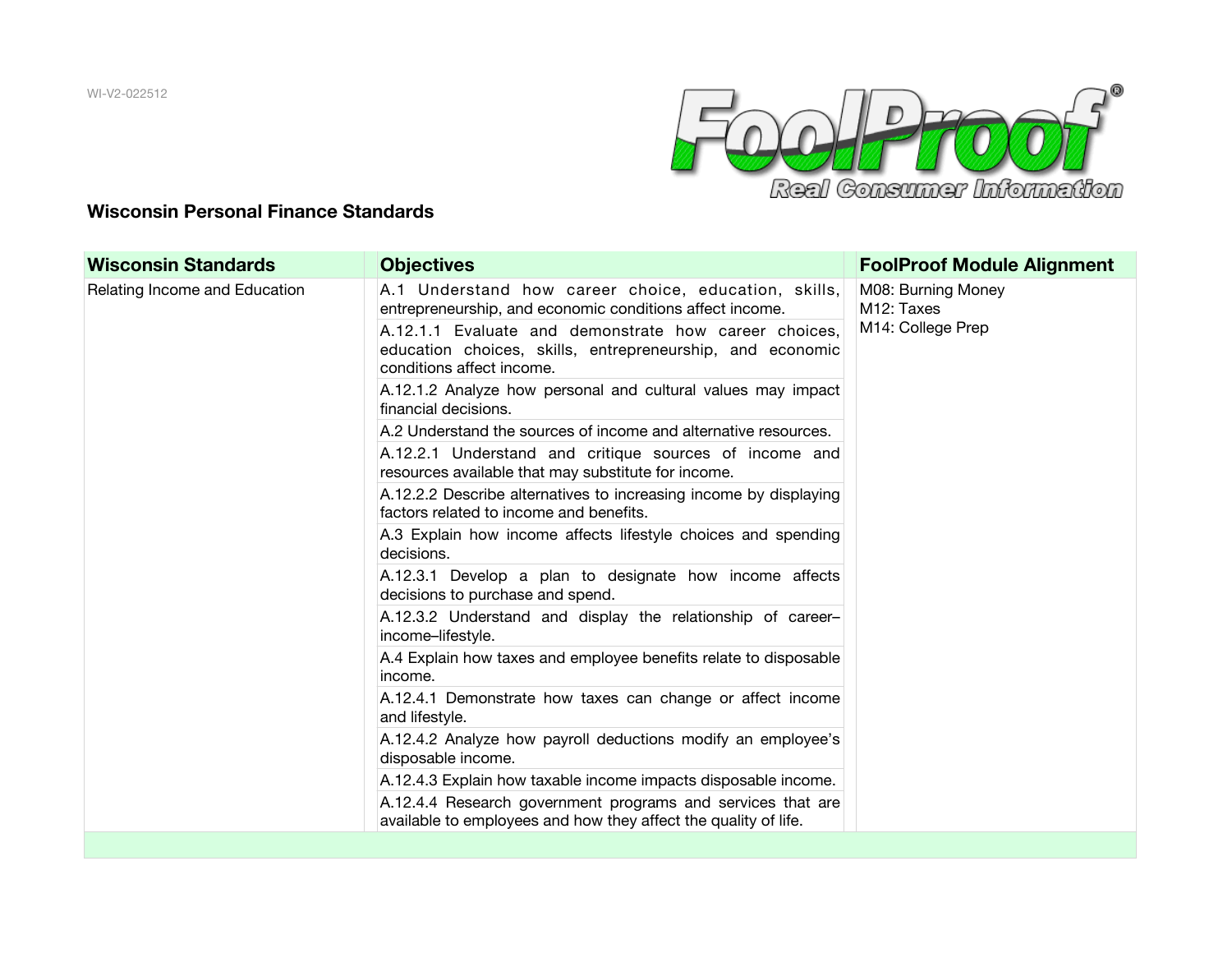| <b>Wisconsin Standards</b> | <b>Objectives</b>                                                                                                                                  | <b>FoolProof Module Alignment</b>                                                                       |
|----------------------------|----------------------------------------------------------------------------------------------------------------------------------------------------|---------------------------------------------------------------------------------------------------------|
| Money Management           | B.1 Demonstrate ability to use money management skills and<br>strategies.                                                                          | M08: Burning Money<br>M <sub>12</sub> : Taxes<br>M14: College Prep<br>M17: Investing<br>M18: Retirement |
|                            | B.12.1.1 Apply various money management strategies to<br>authentic situations and predict results over time.                                       |                                                                                                         |
|                            | B.12.1.2 Analyze and compare income and spending plans as<br>affected by age, needs, and resources.                                                |                                                                                                         |
|                            | B.2 Understand the purposes and services of financial<br>institutions.                                                                             |                                                                                                         |
|                            | B.12.2.1 Develop a plan that uses the services of various financial<br>institutions to meet personal and family financial goals.                   |                                                                                                         |
|                            | B.12.2.2 Describe and calculate interest and fees applied to<br>various forms of spending, debt, and saving.                                       |                                                                                                         |
|                            | B.3 Develop a financial vision based on an examination of<br>personal values.                                                                      |                                                                                                         |
|                            | B.12.3.1 Compare various strategies for securing funding for a<br>future event.                                                                    |                                                                                                         |
|                            | B.12.3.2 Correlate long-range personal goals with financial needs<br>and resources.                                                                |                                                                                                         |
|                            | B.12.3.3 Estimate the impact of economic conditions, cultural<br>values, age, and location on strategies for reaching personal<br>financial goals. |                                                                                                         |
|                            | B.4 Understand the history, purposes, roles, and responsibilities<br>related to taxation.                                                          |                                                                                                         |
|                            | B.12.4.1 Analyze the application and impact of various forms of<br>taxation on individuals, families, and public agencies.                         |                                                                                                         |
|                            | B.12.4.2 Develop personal financial planning strategies that<br>respond to and use tax deductions and shelters.                                    |                                                                                                         |
|                            | B.12.4.3 Analyze the relationship between various forms of<br>taxation.                                                                            |                                                                                                         |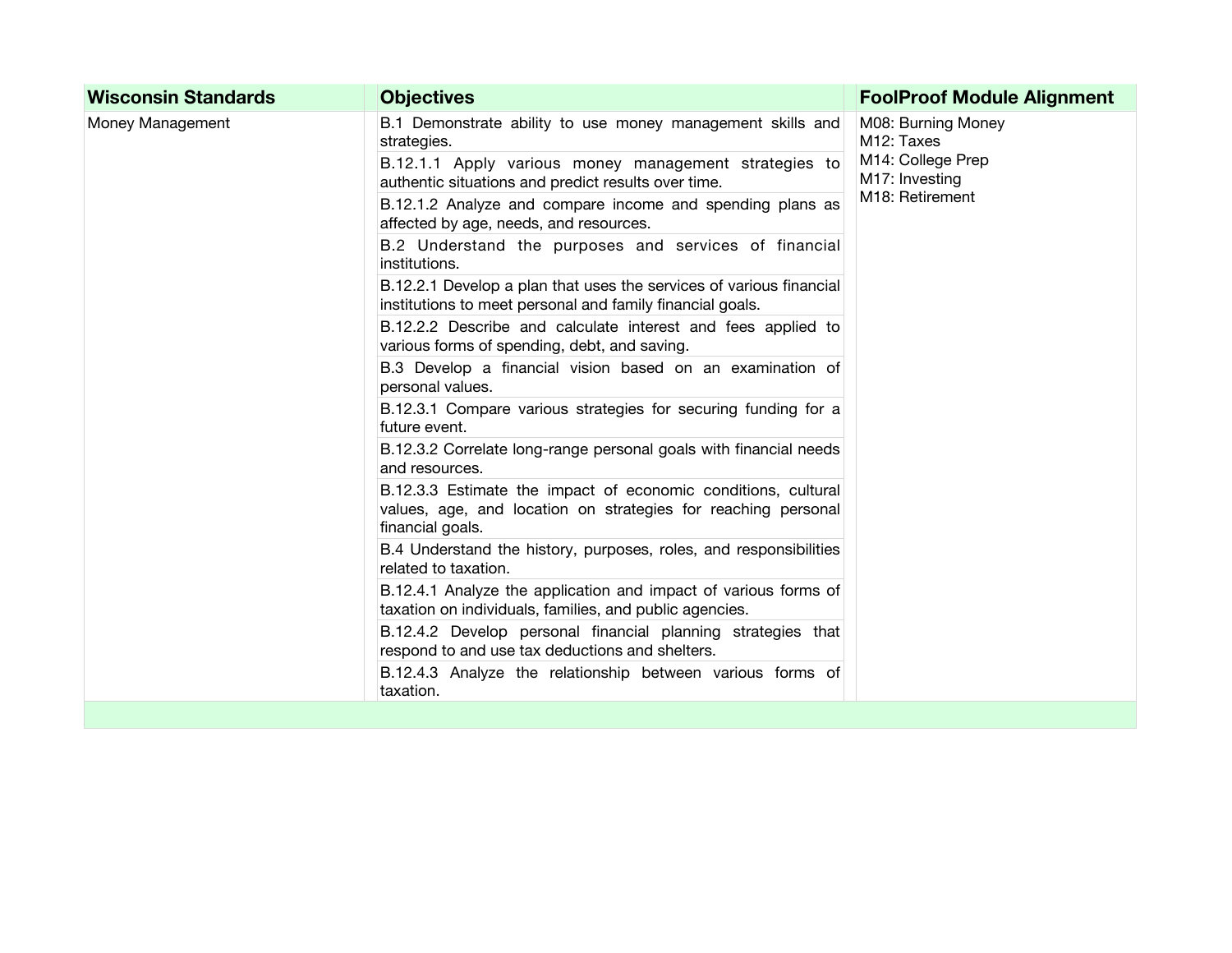| <b>Wisconsin Standards</b> | <b>Objectives</b>                                                                                                                                                                                                                                                                                                                                                                                                                                                                                                                                                                                                                                                                                                                                                                                                                                                                                                                                                                                                                                                                                                                                                                                                                                                                                                                                                                                                                                                                                                                                                                                                                                                                                                                  | <b>FoolProof Module Alignment</b>                                                                                                                                    |
|----------------------------|------------------------------------------------------------------------------------------------------------------------------------------------------------------------------------------------------------------------------------------------------------------------------------------------------------------------------------------------------------------------------------------------------------------------------------------------------------------------------------------------------------------------------------------------------------------------------------------------------------------------------------------------------------------------------------------------------------------------------------------------------------------------------------------------------------------------------------------------------------------------------------------------------------------------------------------------------------------------------------------------------------------------------------------------------------------------------------------------------------------------------------------------------------------------------------------------------------------------------------------------------------------------------------------------------------------------------------------------------------------------------------------------------------------------------------------------------------------------------------------------------------------------------------------------------------------------------------------------------------------------------------------------------------------------------------------------------------------------------------|----------------------------------------------------------------------------------------------------------------------------------------------------------------------|
| Credit and Debt Management | C.1 Identify and evaluate credit products and services.<br>C.12.1.1 Compare the benefits and costs of spending decisions.<br>C.12.1.2 Evaluate information about products and services.<br>C.12.1.3 Differentiate and calculate the difference between a<br>rapid access loan and a bank loan affecting long term/short term.<br>C.2 Identify and compare sources of credit.<br>C.12.2.1 Compare the financial benefits and services of different<br>types of lending institutions.<br>C.12.2.2 Assess strategies of debt and credit management.<br>C.12.2.3 Explain credit.<br>C.12.2.4 Compare sources of consumer credit and apply them to<br>consumer decisions.<br>C.3 Identify and evaluate interest rates, fees, and other credit<br>charges.<br>C.12.3.1 Evaluate options for payment on credit cards and the<br>consequences of each option.<br>C.12.3.2 Analyze the impact of using a credit card vs. a charge<br>card vs. a debit card as it relates to money management.<br>C.12.3.3 Apply and assess balance sheet concepts: debit and<br>credit.<br>C.12.3.4 Analyze the advantages and disadvantages of different<br>debt payment methods.<br>C.12.3.5 Explain terminology associated with mortgages.<br>C.4 Interpret credit sources and reports.<br>C.12.4.1 Explain how a "credit score" is used.<br>C.12.4.2 Explain factors that affect creditworthiness and the<br>purpose of credit records.<br>C.12.4.3 Apply strategies to avoid or correct credit problems.<br>C.5 Calculate the cost of borrowing.<br>C.12.5.1 Utilize business tools to compare and compute interest<br>and compound interest, and to develop an amortization table.<br>C.12.5.2 Compute and assess the accumulating effect of interest | M01: When It Hits The Fan<br>M02: Breathing Without Air<br>M03: Kick Some Buck<br>M06: Sucker Punch<br>M07: Boxing Practice<br>M08: Burning Money<br>M16: Bankruptcy |
|                            | paid over time when using a variety of sources of credit.                                                                                                                                                                                                                                                                                                                                                                                                                                                                                                                                                                                                                                                                                                                                                                                                                                                                                                                                                                                                                                                                                                                                                                                                                                                                                                                                                                                                                                                                                                                                                                                                                                                                          |                                                                                                                                                                      |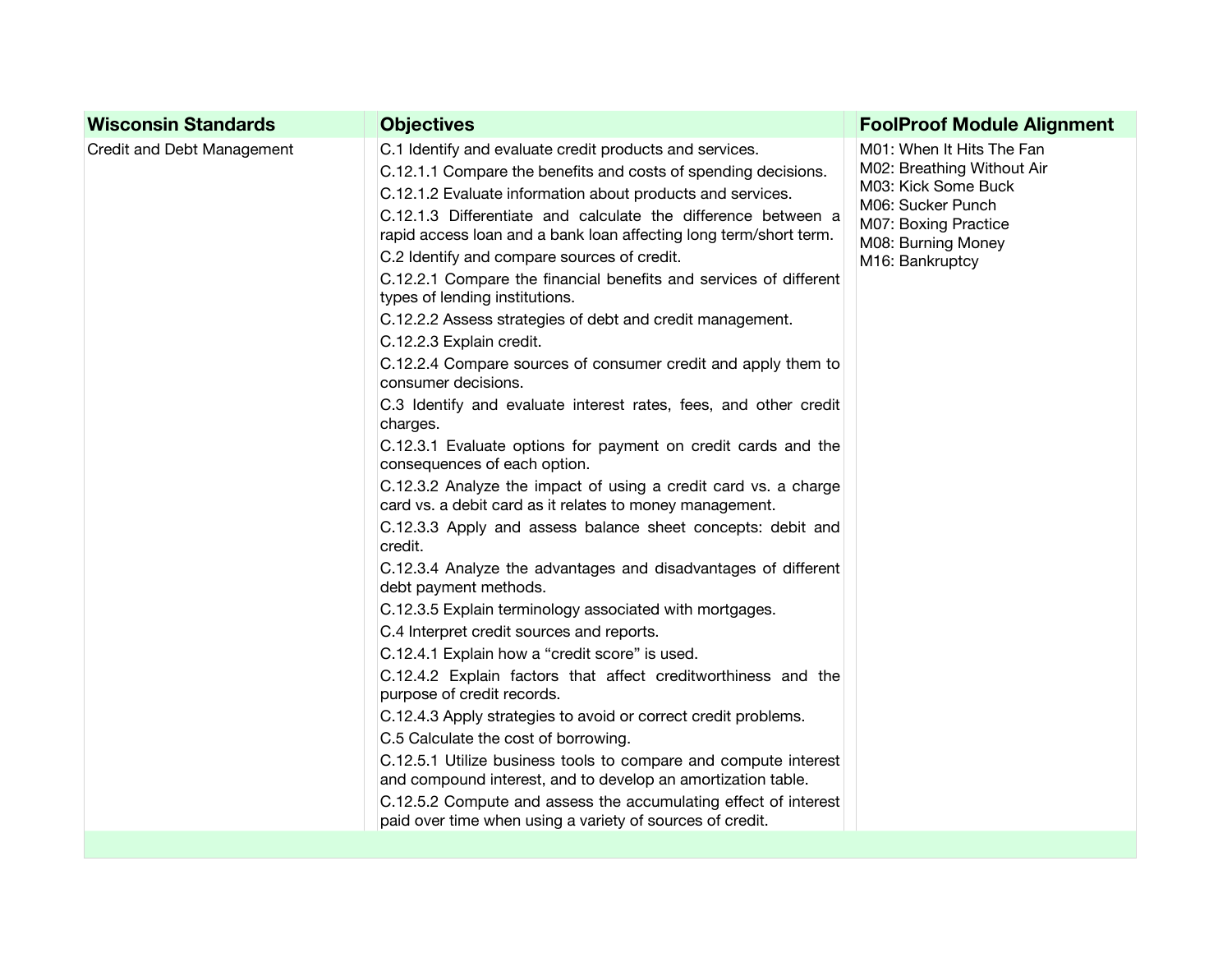| <b>Wisconsin Standards</b> | <b>Objectives</b>                                                                                                                                                                                                                                                                                                                                                                                                                                                                                                                                                                                                                                                                                                                                                                                                                                                                                                                                                                                                                                                                                                                             | <b>FoolProof Module Alignment</b>                                                                                                                                    |
|----------------------------|-----------------------------------------------------------------------------------------------------------------------------------------------------------------------------------------------------------------------------------------------------------------------------------------------------------------------------------------------------------------------------------------------------------------------------------------------------------------------------------------------------------------------------------------------------------------------------------------------------------------------------------------------------------------------------------------------------------------------------------------------------------------------------------------------------------------------------------------------------------------------------------------------------------------------------------------------------------------------------------------------------------------------------------------------------------------------------------------------------------------------------------------------|----------------------------------------------------------------------------------------------------------------------------------------------------------------------|
| Credit and Debt Management | C.12.5.3 Calculate and compare the total cost of borrowing for<br>various amounts and types of purchases.<br>C.6 Explain the rights and responsibilities of buyers and sellers<br>under consumer protection laws.<br>C.12.6.1 Apply credit counseling to various situations and assess<br>the resources that could be used for it.<br>C.12.6.2 Explain the rights and responsibilities of buyers and<br>sellers under consumer protection laws.<br>C.7 Understand how to leverage debt.<br>C.12.7.1 Explain the advantages and disadvantages of debt.<br>C.12.7.2 Assess and apply leveraged debt.<br>C.8 Describe the implications of bankruptcy.<br>C.12.8.1 Compare the different types of bankruptcy and list the<br>effects of each.<br>C.12.8.2 Evaluate strategies that may be used to avoid<br>bankruptcy.<br>C.12.8.3 Evaluate the implication(s) of bankruptcy to self and<br>others.<br>C.9 Analyze the pros and cons of high cost alternative financial<br>services.<br>C.12.9.1 Explain products and practices such as instant tax<br>refunds and payday lending.<br>C.12.9.2 Identify and discuss examples of predatory lending | M01: When It Hits The Fan<br>M02: Breathing Without Air<br>M03: Kick Some Buck<br>M06: Sucker Punch<br>M07: Boxing Practice<br>M08: Burning Money<br>M16: Bankruptcy |
|                            |                                                                                                                                                                                                                                                                                                                                                                                                                                                                                                                                                                                                                                                                                                                                                                                                                                                                                                                                                                                                                                                                                                                                               |                                                                                                                                                                      |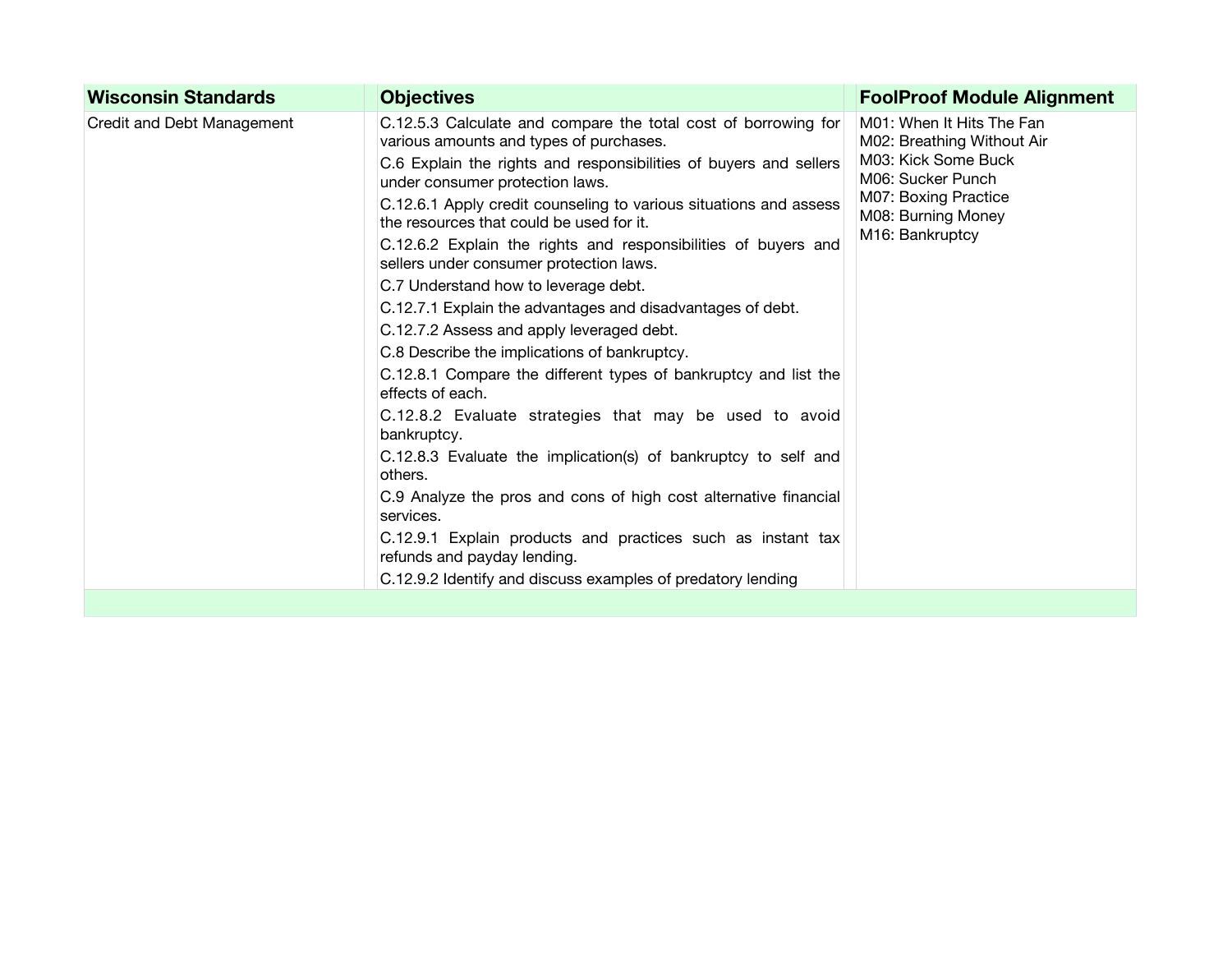| <b>Wisconsin Standards</b>     | <b>Objectives</b>                                                                                                                                                                                                              | <b>FoolProof Module Alignment</b> |
|--------------------------------|--------------------------------------------------------------------------------------------------------------------------------------------------------------------------------------------------------------------------------|-----------------------------------|
| Planning, Saving and Investing | D.1 Apply strategies for creating wealth/building assets.                                                                                                                                                                      | M17: Investing<br>M18: Retirement |
|                                | D.12.1.1 Evaluate the effect of "compounding" earned interest.                                                                                                                                                                 |                                   |
|                                | D.12.1.2 Explain the concept of asset allocation.                                                                                                                                                                              |                                   |
|                                | D.12.1.3 Identify and assess various means of building wealth.                                                                                                                                                                 |                                   |
|                                | D.12.1.4 Assess factors that influence financial planning (age,<br>income, liabilities, assets, goals, family size, risk tolerance, etc.).                                                                                     |                                   |
|                                | D.2 Match appropriate financial services and products with<br>specified goals.                                                                                                                                                 |                                   |
|                                | D.12.2.1 Demonstrate the use of financial services and products<br>to achieve personal financial goals.                                                                                                                        |                                   |
|                                | D.12.2.2 Create a model for comparing savings and investment<br>results using a graphing or internet calculator.                                                                                                               |                                   |
|                                | D.12.2.3 Differentiate between various investment products.                                                                                                                                                                    |                                   |
|                                | D.12.2.4 Select appropriate financial services and products based<br>on evaluation of service/product information.                                                                                                             |                                   |
|                                | D.3 Describe the relationships between saving and investing                                                                                                                                                                    |                                   |
|                                | D.12.3.1 Understand the role of revenue-generating assets in<br>building wealth (e.g., rental property, small business, etc.).                                                                                                 |                                   |
|                                | D.12.3.2 Explain how government agencies regulate financial<br>markets, where they do and do not protect investors, and<br>other roles they may play in the financial industry (e.g., SEC,<br>NASD, State's Attorney General). |                                   |
|                                | D.12.3.3 Describe the processes and vehicles for buying and<br>selling investments.                                                                                                                                            |                                   |
|                                | D.12.3.4 Compare the risk, return, and liquidity of various<br>investment alternatives.                                                                                                                                        |                                   |
|                                | D.4 Apply the concepts of supply and demand to stock market<br>price changes.                                                                                                                                                  |                                   |
|                                | D.12.4.1 Determine the impact of various market events on stock<br>market prices.                                                                                                                                              |                                   |
|                                | D.5 Demonstrate ability to use decision-making processes in<br>making financial decisions related to planning, saving, and<br>investing.                                                                                       |                                   |
|                                | D.12.5.1 Develop and justify the best investment and/or savings<br>options to achieve particular goals.                                                                                                                        |                                   |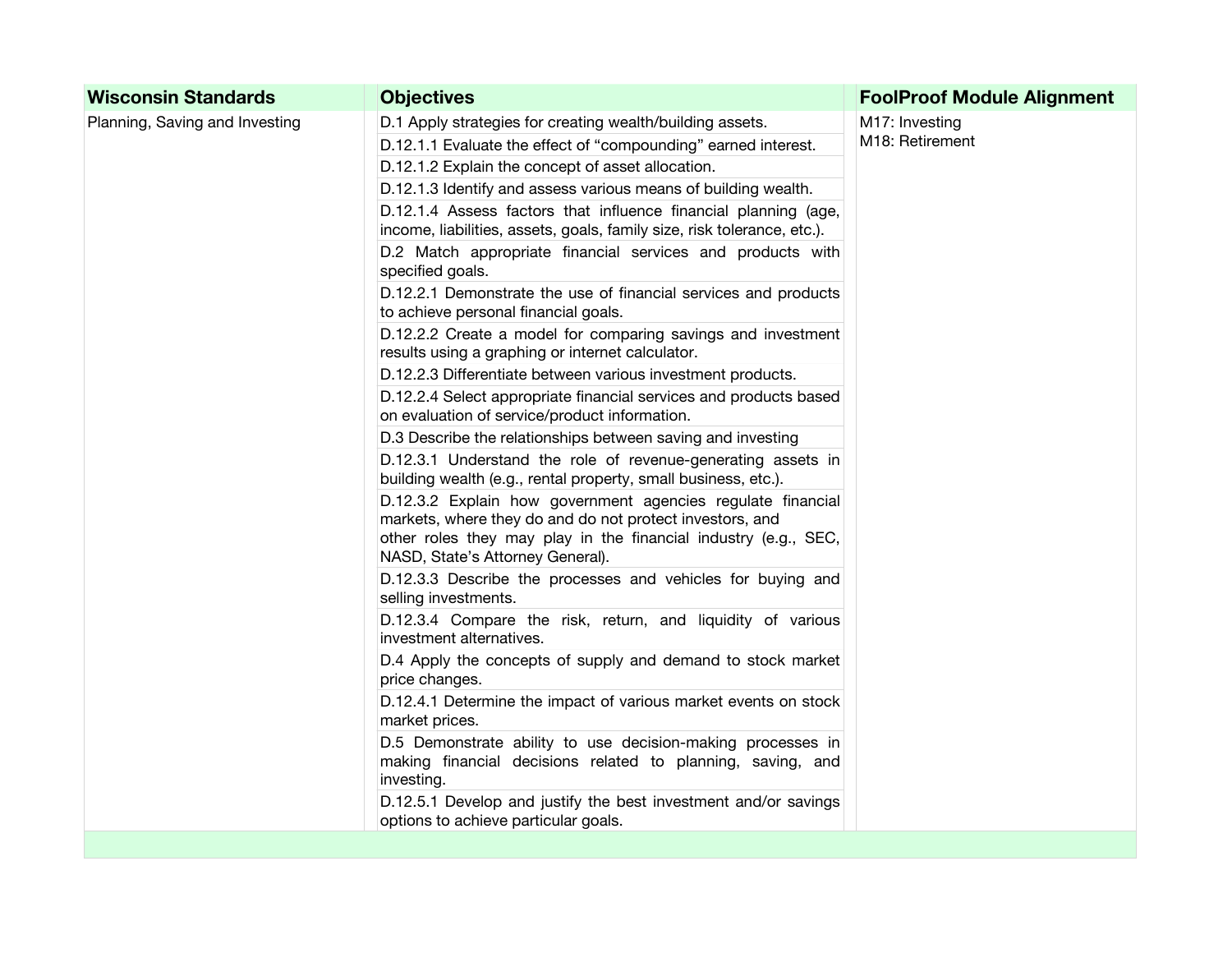| <b>Wisconsin Standards</b>   | <b>Objectives</b>                                                                                                                                                       | <b>FoolProof Module Alignment</b>                                                                                           |
|------------------------------|-------------------------------------------------------------------------------------------------------------------------------------------------------------------------|-----------------------------------------------------------------------------------------------------------------------------|
| Becoming a Critical Consumer | E.1 Understand the impact of contextual factors associated with<br>consumer decision making. (e.g., social, historical, political,<br>family, cultural, philosophical). | M01: When It Hits The Fan<br>M02: Breathing Without Air<br>M03: Kick Some Buck<br>M06: Sucker Punch<br>M07: Boxing Practice |
|                              | E.12.1.1 Compare and contrast individual differences and<br>influences on consumer decisions related to money.                                                          |                                                                                                                             |
|                              | E.2 Investigate the purposes, strategies, and effects of various<br>business practices, including sales schemes or scams.                                               |                                                                                                                             |
|                              | E.12.2.1 Evaluate the influence of advertising and the media on<br>decision making and spending.                                                                        |                                                                                                                             |
|                              | E.12.2.2 Evaluate selected business practices for consequences<br>to individuals, families, and society.                                                                |                                                                                                                             |
|                              | E.3 Understand the cost of interest rates and fees associated with<br>financial services.                                                                               |                                                                                                                             |
|                              | E.12.3.1 Determine the cost of various interest rates and fees to a<br>consumer.                                                                                        |                                                                                                                             |
|                              | E.4 Understand that verbal contracts are as binding as written<br>agreements.                                                                                           |                                                                                                                             |
|                              | E.12.4.1 Examine sample written and verbal contracts for<br>essential components and meaning.                                                                           |                                                                                                                             |
|                              | E.12.4.2 Evaluate contracts for their completeness and<br>usefulness.                                                                                                   |                                                                                                                             |
|                              | E.5 Identify sources of consumer protection and assistance<br>including public institutions and private organizations<br>(professionals, publications, and internet).   |                                                                                                                             |
|                              | E.12.5.1 Evaluate how fraudulent activities affect consumers and<br>the creation of laws.                                                                               |                                                                                                                             |
|                              | E.12.5.2 Analyze and apply multiple sources of financial<br>information when making consumer decisions.                                                                 |                                                                                                                             |
|                              | E.6 Examine critically the impact of socio-cultural norms and<br>demographics related to money, saving, and spending.                                                   |                                                                                                                             |
|                              | E.12.6.1 Evaluate and rank the functions of money.                                                                                                                      |                                                                                                                             |
|                              | E.12.6.2 Evaluate the benefits and risks of various products.                                                                                                           |                                                                                                                             |
|                              | E.12.6.3 Assess the power and impact of consumer movements.                                                                                                             |                                                                                                                             |
|                              |                                                                                                                                                                         |                                                                                                                             |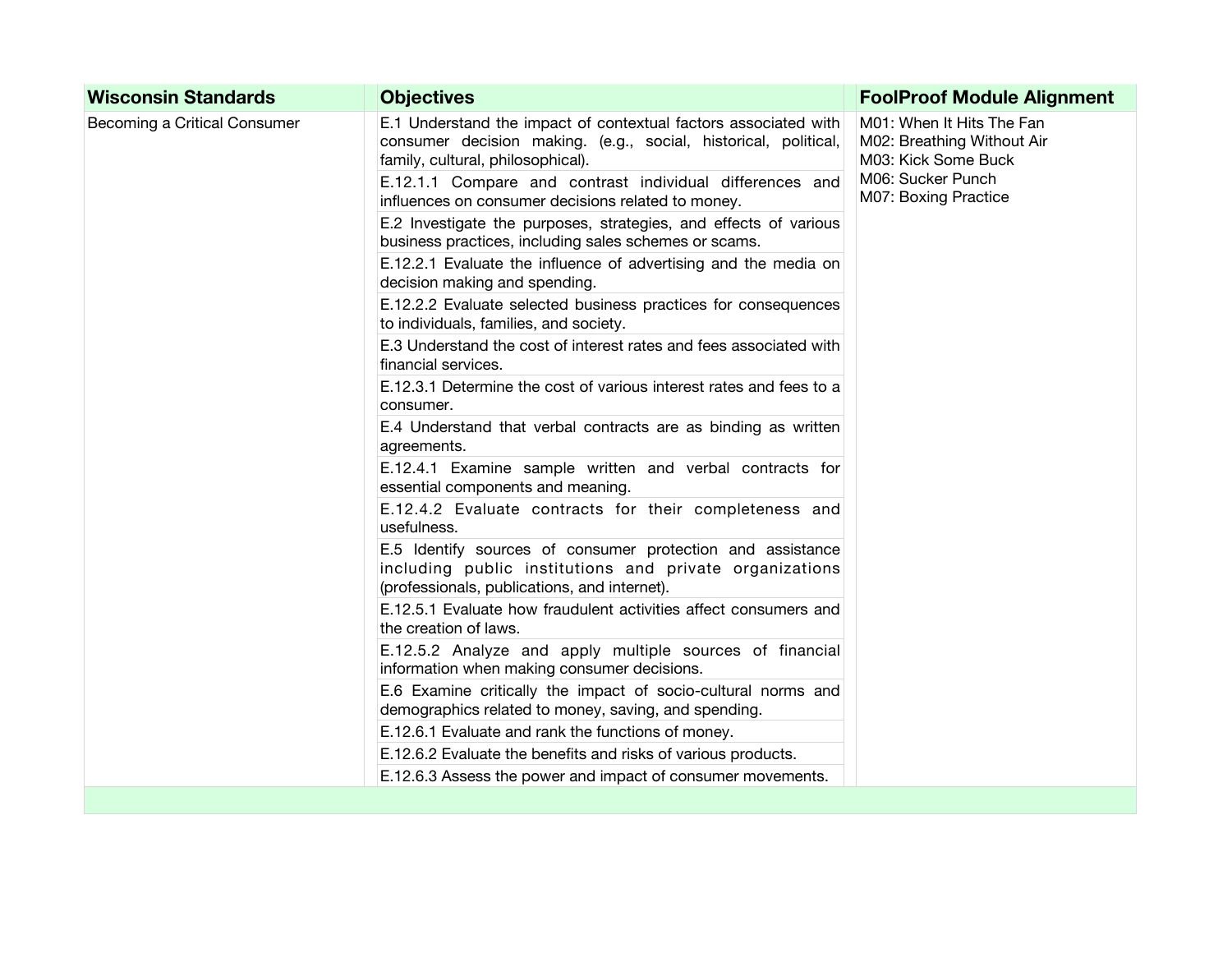| <b>Objectives</b>                                                                                                                                                   | <b>FoolProof Module Alignment</b>                                                                                                                     |
|---------------------------------------------------------------------------------------------------------------------------------------------------------------------|-------------------------------------------------------------------------------------------------------------------------------------------------------|
| F.1 Understand factors that affect citizen financial decisions and<br>actions.                                                                                      | M01: When It Hits The Fan<br>M02: Breathing Without Air<br>M03: Kick Some Buck<br>M06: Sucker Punch<br>M07: Boxing Practice<br>M13: Charitable Giving |
| F.12.1.1 Evaluate individual, social, and cultural differences in<br>understanding the use of money and other financial resources.                                  |                                                                                                                                                       |
| F.12.1.2 Synthesize attitudes, assumptions, and patterns of<br>behavior regarding money, saving, investing, and work.                                               |                                                                                                                                                       |
| F.2 Practice skills related to fiscal responsibility and personal<br>decision making.                                                                               |                                                                                                                                                       |
| F.12.2.1 Create consumer-citizen action strategies to influence<br>decisions by government, business, and other consumers.                                          |                                                                                                                                                       |
| F.3 Integrate and apply financial knowledge, attitudes, and skills.                                                                                                 |                                                                                                                                                       |
| F.12.3.1 Present significant questions/public policy issues of<br>concern to citizens as family members, workers, and community<br>members.                         |                                                                                                                                                       |
| F.12.3.2 Apply cost-benefit and opportunity-cost analysis,<br>information processing, and essential reasoning skills to address<br>significant questions/issues.    |                                                                                                                                                       |
| F.12.3.3 Take informed and responsible action to address<br>significant personal financial literacy questions/issues.                                               |                                                                                                                                                       |
| F.4 Understand the interdependent role of government, business,<br>consumer, and personal finance in the economy.                                                   |                                                                                                                                                       |
| F.12.4.1 Appraise the concept and forms of taxation and its role in<br>public activities and initiatives.                                                           |                                                                                                                                                       |
| F.12.4.2 Critique interrelationships between the management of<br>personal financial resources, the economic system, and<br>significant social values.              |                                                                                                                                                       |
| F.12.4.3 Explain how the economic system of production and<br>consumption is a means to achieve other significant societal<br>goals.                                |                                                                                                                                                       |
| F.12.4.4 Theorize how citizen decisions and actions can influence<br>the use of economic resources to achieve basic societal and<br>individual services.            |                                                                                                                                                       |
| F.12.4.5 Evaluate the impact of taking responsibility, individually<br>and/or collectively, to change questionable business,<br>government, and consumer practices. |                                                                                                                                                       |
|                                                                                                                                                                     | Community and Financial                                                                                                                               |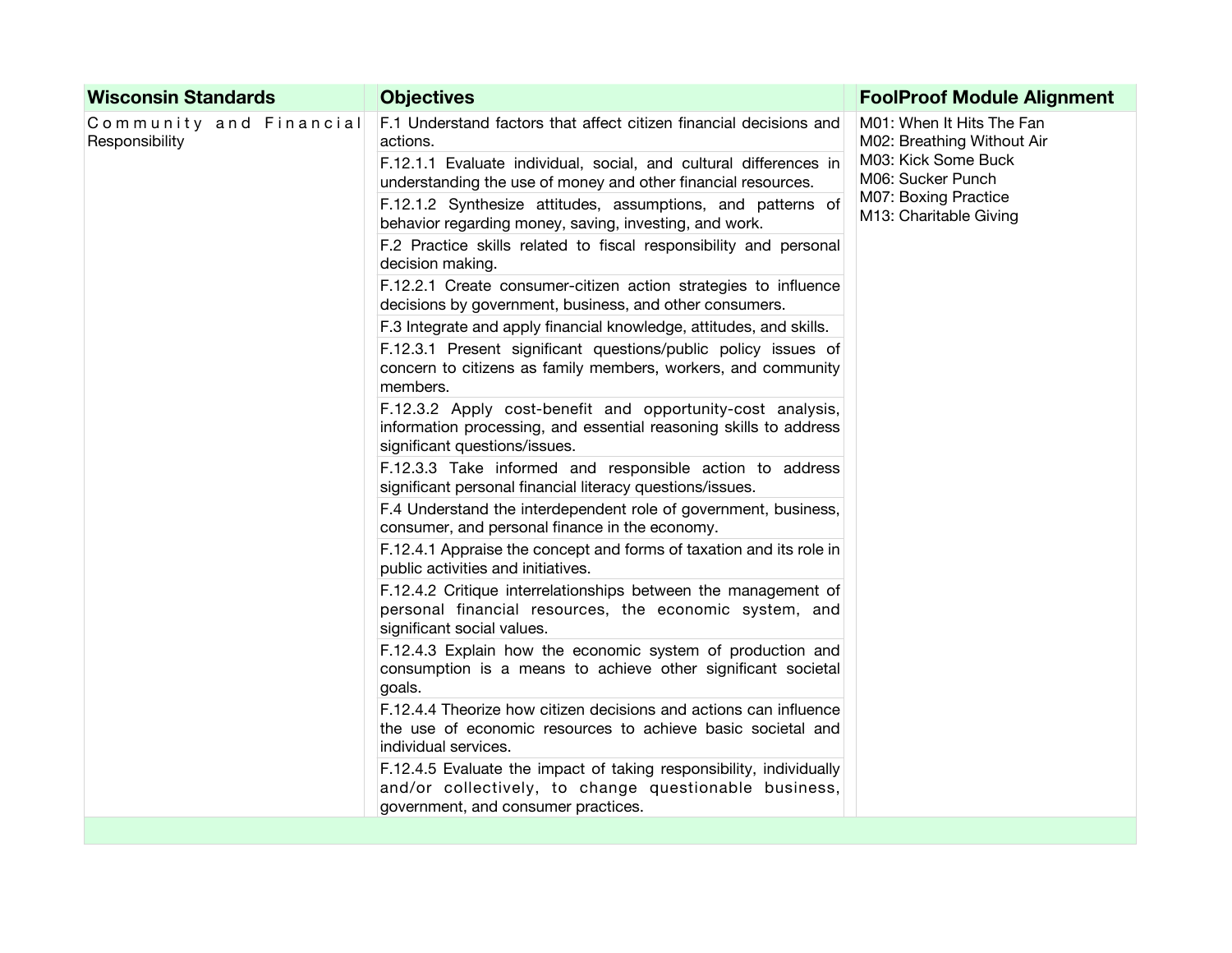| <b>Wisconsin Standards</b>                | <b>Objectives</b>                                                                                                                                                    | <b>FoolProof Module Alignment</b>                                                                                                                     |
|-------------------------------------------|----------------------------------------------------------------------------------------------------------------------------------------------------------------------|-------------------------------------------------------------------------------------------------------------------------------------------------------|
| Community and Financial<br>Responsibility | F.5 Examine the impact that government, business, consumer,<br>and financial decisions and actions have on the individual, family,<br>community, society, and world. | M01: When It Hits The Fan<br>M02: Breathing Without Air<br>M03: Kick Some Buck<br>M06: Sucker Punch<br>M07: Boxing Practice<br>M13: Charitable Giving |
|                                           | F.12.5.1 Assess the impact of emerging global economic events<br>on personal financial planning.                                                                     |                                                                                                                                                       |
|                                           | F.12.5.2 Examine critically the consequences of consumer-citizen<br>decisions and actions on the economy, broader society, and the<br>environment.                   |                                                                                                                                                       |
|                                           | F.12.5.3 Contrast the importance and impact of business,<br>government, and consumer fiscal responsibility.                                                          |                                                                                                                                                       |
|                                           | F.12.5.4 Project and substantiate the role of philanthropy,<br>volunteer service, and charities in community development and<br>quality of life.                     |                                                                                                                                                       |
|                                           |                                                                                                                                                                      |                                                                                                                                                       |